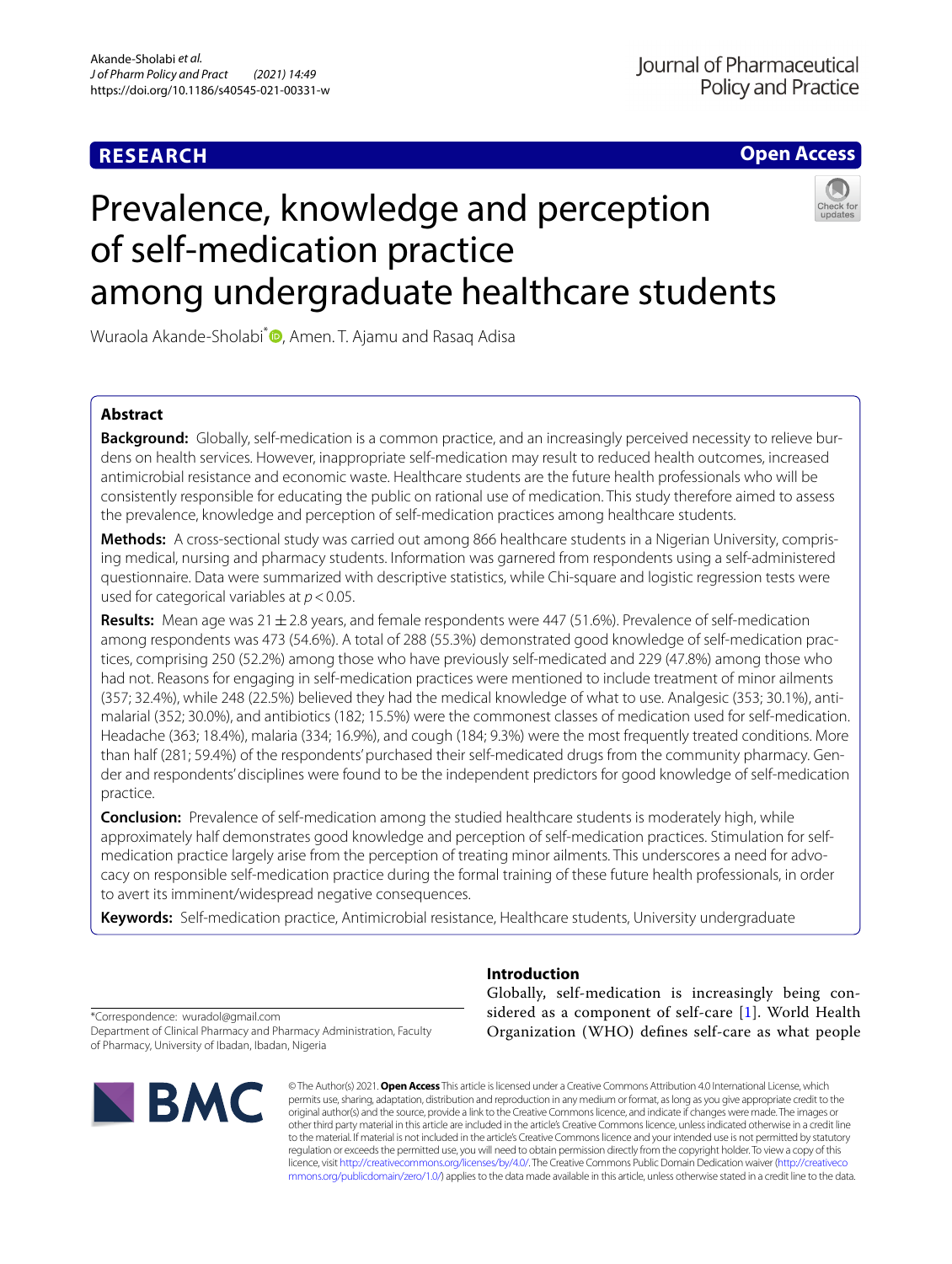do by themselves to keep their health, prevent and treat illness [[2](#page-10-1)], while International Pharmaceutical Federation [[3](#page-10-2)], supported by World Health Organization [\[4](#page-10-3)] defnes self-medication (SM) as the self-administration of a medication in the absence of a current prescription and/or without consulting a healthcare professional. Self-medication (SM) with either over-the-counter medications or prescribed medications including antibiotics is a common practice in many developing coun-tries, and partly in some developed countries [[5\]](#page-10-4). The reason(s) for engaging in self-medication practice in developing countries have been reported to include lack of medical insurance, expensive hospitals visits/ consultation fees, easy public access to the prescribed medications [[5\]](#page-10-4), suggestions of friends, inexpensiveness of the practice and previous experience [\[6](#page-10-5)[–9\]](#page-10-6). Generally, SM is regularly used for minor ailments such as headache, fever, sore throat, gastrointestinal tract problems, respiratory problems, skin disorders, ear symptoms among others [[10–](#page-10-7)[15\]](#page-10-8), and WHO recognizes SM as a viable tool for achieving universal health coverage [[16](#page-10-9), [17](#page-10-10)].

Self-medication could offer several advantages to patients including quick access to treatment, self-independence in alleviating symptoms, reduction in the cost of accessing healthcare and frequency of visits to health centers; and also, to the community, its advantages include saving medical resources, decreasing absence from work, declining pressure on medical services and providing more time for critical conditions [\[18](#page-10-11)]. Notwithstanding its various advantages, self-medication, especially if unguided could results into possible risks at the individual level such as incorrect diagnosis, serious adverse efects, increased antimicrobial resistance, dangerous food and drug interactions, as well as drug misuse and abuse. Also, at the community level, unguided selfmedication may lead to increased drug induced disease and public expenses  $[18, 19]$  $[18, 19]$  $[18, 19]$  $[18, 19]$ . The negative consequences of SM can be largely felt in many developing countries with limited resources, low literacy level and healthcare amenities, as well as the huge populace who neither have access to information nor satisfactory knowledge regarding therapy, dosage and duration of use or side efect [[18–](#page-10-11)[20](#page-10-13)]. In Nigeria for instance, the sales of both overthe-counter (OTC) and prescription-only medicine by roadside hawkers, and various unregistered and registered proprietary and patent medicine vendors is common [\[21](#page-10-14)], largely because of weak enforcement of drug regulations  $[22]$ . The unregulated sales of these products, may incessantly trigger self-medication practice among the general populace. However, a responsible/guided selfmedication may still be envisaged, whereby the patient treat his illness or symptom with medicine which are approved and available without prescription, but which are safe and efective when used as directed [\[4](#page-10-3)].

Previous studies have documented that, infuencing the prescribing conduct as well as knowledge of the healthcare professionals can encourage responsible self-medication  $[6, 7, 13, 14]$  $[6, 7, 13, 14]$  $[6, 7, 13, 14]$  $[6, 7, 13, 14]$  $[6, 7, 13, 14]$  $[6, 7, 13, 14]$  $[6, 7, 13, 14]$ . Thus, creating awareness frequently and providing extensive formal training on the concept of responsible self-medication for healthcare students who are the future health professionals may potentially be an efficient approach to circumvent the unwarranted consequences of self-medication. However, to partly achieve this, there may be a need to probe into the knowledge and extent of involvement of healthcare students in selfmedication practices.

Most of the previous studies on self-medication in Nigeria focused on general populations [[8](#page-10-19)[–10](#page-10-7), [21](#page-10-14), [23–](#page-10-20) [25\]](#page-10-21), with a paucity of information on healthcare students. Thus, this study aims to assess the prevalence, knowledge and perception of self-medication practices among healthcare students, while the possible reasons for engaging in such practice were also explored.

## **Methods**

## **Study design and setting**

This study was a university-based cross-sectional study using a self-administered questionnaire. It was conducted among undergraduate students at the University of Ibadan, in the Faculty of Pharmacy, Departments of Medicine and Surgery, as well as Nursing, between August and November 2019. Presently in Nigeria, the Bachelor of Pharmacy and Bachelor of Nursing degrees are a 5-year program, while the Bachelor of Medicine and Surgery degree is a 6-year program.

## **Data collection instrument**

The questionnaire used for this study was designed by the researchers after a thorough review of similar studies [[10,](#page-10-7) [26](#page-10-22)[–28](#page-10-23)], as well as utilizing researchers' proficiency. The questionnaire comprised three sections. Section A evaluated socio-demographic characteristics of the students such as age, gender, level of study and course of study. Section B consisted of questions on students' level of knowledge and perception on self-medication, while Section C consisted of questions on the participants' practice of self-medication. The questions were evaluated on a 5-point Likert rating scale from strongly agree (5) to strongly disagree (1) to explore and evaluate students' knowledge and perception of self-medication practice. The overall score for the knowledge and perception questions were categorized into 'good' and 'poor' depending on respondents' score in each domain. For the 8-item statements on knowledge with 5-point Likert scale response, a total score of at least  $32 \geq 80\%$ )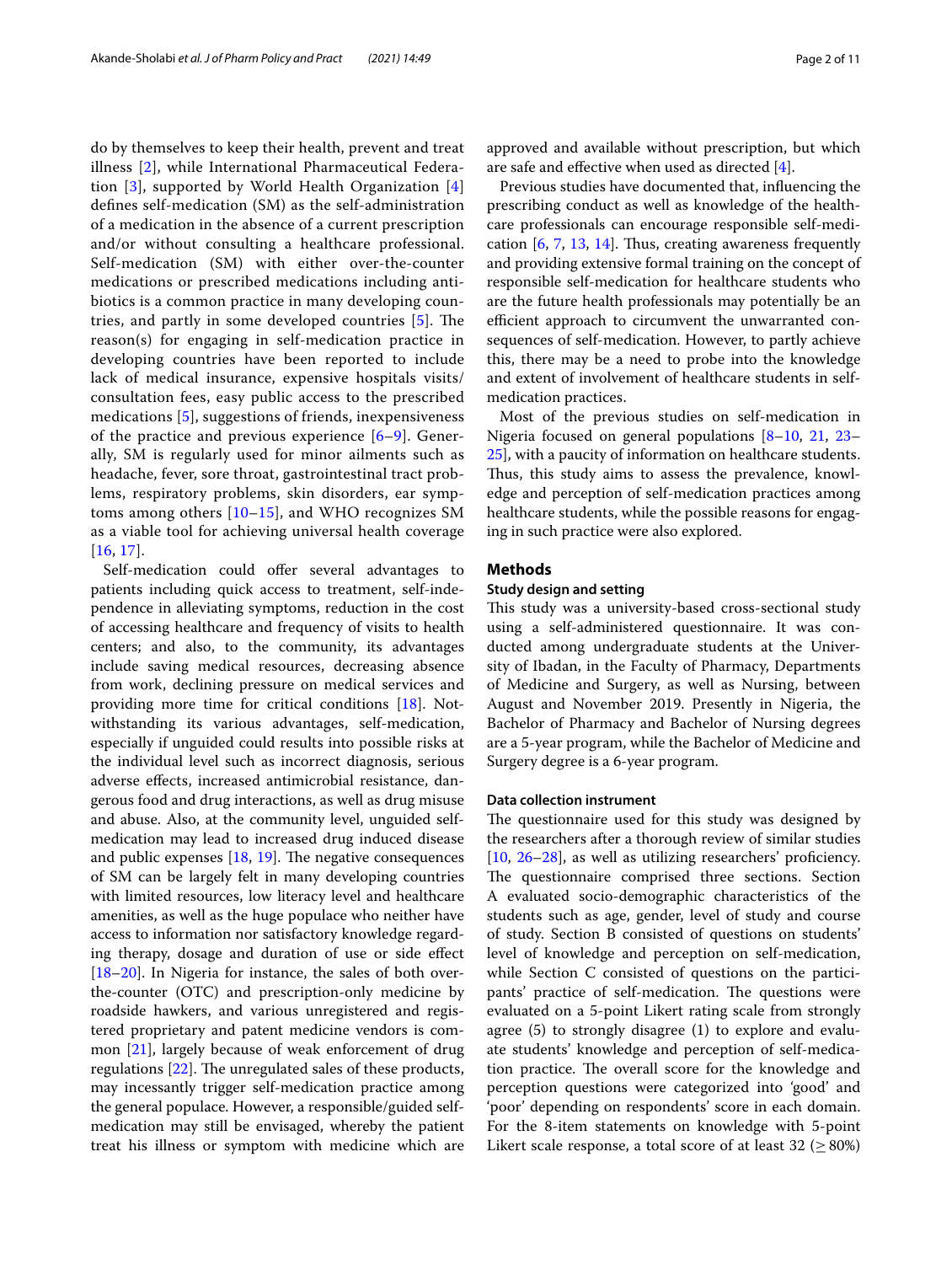out of the maximum obtainable score of 40 was categorized as 'good' knowledge, while a knowledge score<32 (<80%) was categorized as 'poor' knowledge. For the 3-item statements on perception with 5-point Likert scale response, a total score of at least  $12$  ( $\geq$  80%) out of the maximum obtainable score of 15 was categorized as 'good' perception, while a score<12 was categorized as 'poor' perception. The binary categorization of knowledge and perception scores was adapted from Bloom's cut-off criteria and other similar studies [\[29](#page-10-24)[–31\]](#page-10-25).

## **Inclusion and exclusion criteria**

Eligible participants were registered undergraduate students of Medicine and Surgery, Pharmacy and Nursing, for the 2018/2019 academic session. Participants must have also given voluntary informed consent to partake in the study. Students who were absent in the classes during the period of questionnaire administration, as well as the non-consenting individuals were excluded.

## **Sample size determination**

Based on the population of 1521 registered students for the 2018/2019 academic session, comprising Pharmacy (360), Medicine and Surgery (881), and Nursing (280) at 95% confdence level and 5% alpha error, a sample size of 316 was obtained using Yamane's formula [\[32](#page-10-26)]. Additionally, to cater for the possibility of a low response rate, which is not uncommon among students, an attrition rate close to 200% was allowed.

## **Sampling and data collection procedure**

Students were approached after a major lecture identifed across the levels in each faculty/departments, purpose and objectives of the study were explained to the students immediately at the end of the identifed major classes. Each questionnaire, which took about 12–15 min to be completed was subsequently administered only to the consented individuals. This was done in the period allocated for questionnaire administration for each Faculty or Department. The questionnaires were retrieved after completion and inspected for completeness and correctness. Study participation was voluntary and the students were informed of the possibility of withdrawing from the study anytime. Response anonymity and confdentiality were reiterated to the respondents. Measures were put in place to prevent multiple flling of the questionnaire by the respondents. This was achieved by coding each questionnaire administered to the students from each department to avoid duplication.

## **Pretest and content validation**

Content validity was established by three scholars with expertise in the subject area, to ascertain the inclusiveness of question-items in line with the objectives of the study. Thereafter, pretest was carried out by administering the questionnaire to thirty students randomly selected from the Pharmacy, Nursing, and Medical and Surgery departments. These students were exempted from the main study. Feedback from these students on clarity of the questions or statements in the questionnaire led to some modifcations in the questionnaire, such as signifcant reduction in the number of open-ended questions.

## **Statistical analysis**

Data were coded, cleaned, and analyzed using the IBM Statistical Package for Social Sciences (version 23). Descriptive statistics such as frequency, percentages, mean, and standard deviation were used to summarize the data. The internal consistency/reliability of the 11-items self-medication knowledge and perception questions was determined using Cronbach alpha test, with a value of 0.68. Association between demographic variables and respondents' engagement in self-medication practice or not was evaluated with Chi-square, while binary logistic regression was used to ascertain the predictors of good or poor knowledge and perception on self-medication practice. The level of significance was set at *p*<0.05.

## **Results**

## **Demographic characteristics of respondents**

Of the 960 copies of questionnaires distributed among the respondents, 866 were completed and included in the analysis given a response rate of 90.2%. This comprised, Medicine and Surgery (436; 50.3%), Pharmacy (275; 31.8%) and Nursing (155; 17.9%) students. Mean age was  $21 \pm 2.8$  years, and 447 (51.6%) were females. The prevalence of self-medication practice was highest among females (261; 58.4%) and students aged>20 years (259; 56.2%). Also, self-medication practice among the healthcare students was in the order of Medicine and Surgery (259; 59.4%)>Nursing (78; 50.3%)>Pharmacy (136; 49.5%),  $p = 0.017$ . Year 5 and Year 6 students constituted those who had largely engaged in self-medication, 116 (63.0%) and 44 (81.5%), respectively ( $p = 0.000$ ). In all, the prevalence of self-medication practice among the respondents was 473 (54.6%) (Table [1](#page-3-0)).

## **Knowledge and perception about self‑medication practice among respondents**

Table [2](#page-4-0) shows the assessment of respondents' knowledge and perception on the practice of self-medication. A total of 479 (55.3%) had score  $\geq$  80% indicating 'good' knowledge; comprising 250 (52.2%) among those who had self-medicated and 229 (47.8%) among those who had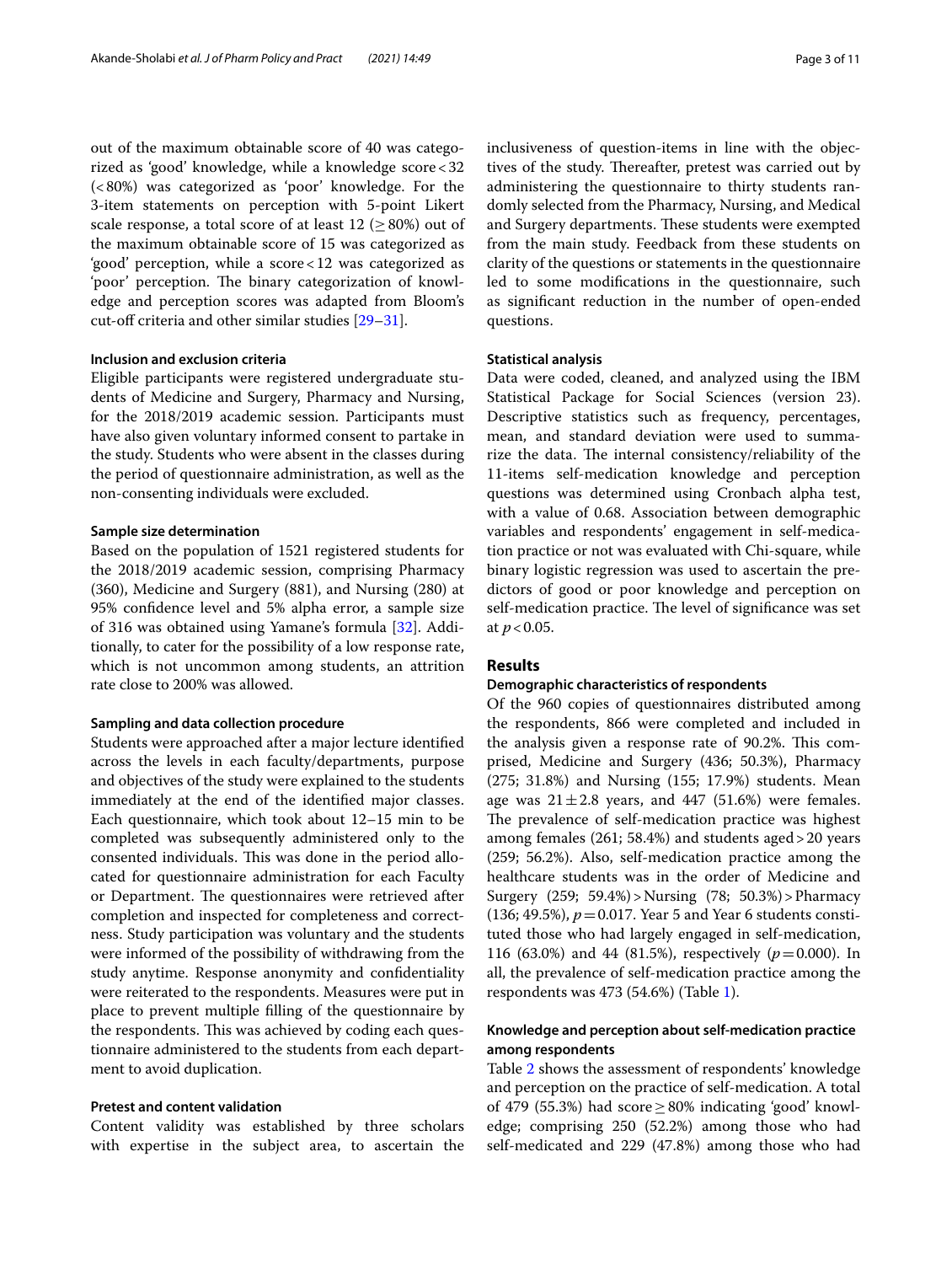<span id="page-3-0"></span>

|  |  |  |  |  |  |  | Table 1 Distribution of respondents demographic characteristics based on the practice of self-medication (n = 866) |  |
|--|--|--|--|--|--|--|--------------------------------------------------------------------------------------------------------------------|--|
|--|--|--|--|--|--|--|--------------------------------------------------------------------------------------------------------------------|--|

| Variable             | Engagement in self-medication, YES n<br>$(\%)$ n = 473 (54.6) | No self-medication $n$ (%)<br>$n = 393(45.4)$ | Chi-square | p-value  |
|----------------------|---------------------------------------------------------------|-----------------------------------------------|------------|----------|
| Gender               |                                                               |                                               |            |          |
| Male                 | 212 (50.6)                                                    | 207 (49.4)                                    | 5.298      | $0.021*$ |
| Female               | 261 (58.4)                                                    | 186 (41.6)                                    |            |          |
| Age (year)           |                                                               |                                               |            |          |
| $\leq 20$            | 214 (52.8)                                                    | 191 (47.2)                                    | 4.193      | 0.123    |
| >20                  | 259 (56.2)                                                    | 201 (43.8)                                    |            |          |
| Department           |                                                               |                                               |            |          |
| Nursing              | 78 (50.3)                                                     | 77 (49.7)                                     | 8.14       | $0.017*$ |
| Pharmacy             | 136 (49.5)                                                    | 139 (50.5)                                    |            |          |
| Medicine and surgery | 259 (59.4)                                                    | 177 (40.6)                                    |            |          |
| Year of study        |                                                               |                                               |            |          |
| Year 1               | 62 (49.6)                                                     | 63 (50.4)                                     | 33.631     | $0.000*$ |
| Year 2               | 66 (51.2)                                                     | 63 (48.8)                                     |            |          |
| Year 3               | 105(56.1)                                                     | 82 (43.9)                                     |            |          |
| Year 4               | 80 (42.8)                                                     | 107(57.2)                                     |            |          |
| Year 5               | 116 (63.0)                                                    | 68 (37.0)                                     |            |          |
| Year 6               | 44 (81.5)                                                     | 10(18.5)                                      |            |          |

**\***Statistically signifcant (*p*<0.05)

not. Over half (223; 57.6%) of the respondents who had self-medicated constituted those with 'poor' knowledge compared to those who had not (164; 42.4%). Moreover, a total of 584 (67.4%) had score  $\geq$  80% indicating 'good' perception. There was no statistically significant difference among respondents who had either self-mediated or not in respect of knowledge  $(\chi^2 = 2.547; p = 0.111)$  and perception ( $\chi^2$  = 0.020; *p* = 0.887).

## **Determinants of knowledge and perception on self‑medication practice among the respondents**

Gender and respondents' disciplines were found to be independent predictors of good knowledge. Females were 1.4 times more knowledgeable about self-medication (AOR: 1.43 [CI: 1.059–1.953], *p*=0.02) than males. However, students of Pharmacy had lower odds for knowledge (AOR: 0.621 [CI: 0.401–0.961], *p*=0.03), and perception (AOR: 0.577 [CI: 0.365–0.913], *p*=0.019) on self-medication practice than the students of Nursing and Medicine and Surgery. Details are in Table [3.](#page-6-0)

## **Reasons for engaging in self‑medication practice by respondents**

The arrays of reasons for engaging in self-medication practice are presented in Table [4](#page-7-0). The majority, 357 (32.4%) engaged in the practice for treatment of minor ailments, while 248 (22.5%) believed they had the medical knowledge of what to use and 122 (11.1%) did not want to waste time at the clinic. Other reasons cited included previous experience from old prescriptions (81; 7.3%), inability to afford laboratory investigation costs (66; 6.0%), as well as left-over medications (61; 5.5%) (Table [4\)](#page-7-0).

## **Medications used for self‑medication practice and the conditions treated**

Analgesic, 353 (30.1%) was the most commonly used class of medication, followed by antimalarial (352; 30.0%), antibiotics (182; 15.5%) and multivitamins, 142 (12.1%). The most frequently treated conditions by self-medication among respondents were headache (363; 18.4%), malaria (334; 16.9%), cough (184; 9.3%), menstrual pain (170; 8.6%) and cold and fu (158; 8.0%). Details are in Table [5](#page-7-1).

## **Source of medications and information on drug dosage regimen for self‑medication practice**

More than half (281; 59.4%) of the respondents' purchased their medications from the community pharmacy, followed by proprietary and patent medicine vendor (116; 24.5%), and friends/family (48; 10.1%). Twentyeight (5.9%) reported to have their medications from the hospital, perhaps representing those who reuse medication from left over of previously prescribed medications. Patient information leafet (251; 32.3%) was the commonest source of information about dosage and duration of medications, followed by family and friends (172; 22.1%) and classroom/lectures 143 (18.4%) (Table [6](#page-8-0)).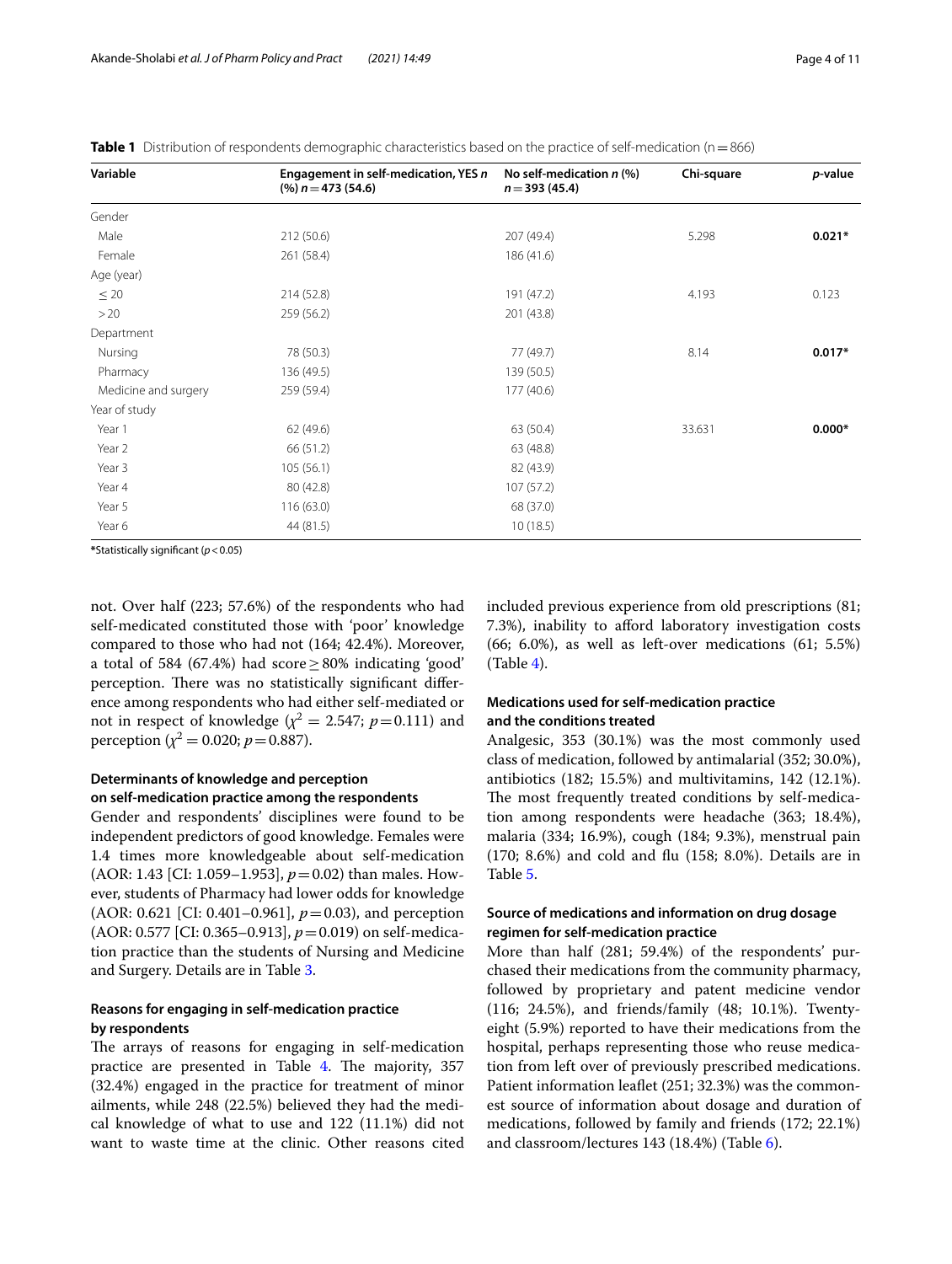<span id="page-4-0"></span>

| $= 866$                                               |
|-------------------------------------------------------|
| $-100 + 100$                                          |
| <b>アクローク いちかん かんこう かんこうしょう うんこう</b><br>$\overline{a}$ |
| <br> <br> <br> <br> <br>                              |
| $-20.4$ 20.23<br>こうり                                  |
| $-10 + 10 = 0$<br>$\frac{1}{2}$<br>֚֚֚                |
| ١                                                     |
| $\frac{1}{2}$<br> <br> <br> <br> <br> <br>Table 7     |

|                                               |                                                                                                |                                                                                                                        | SA                               | ⋖                  | ∍           | ۵           |             | SD        |
|-----------------------------------------------|------------------------------------------------------------------------------------------------|------------------------------------------------------------------------------------------------------------------------|----------------------------------|--------------------|-------------|-------------|-------------|-----------|
| Knowledge question <sup>a</sup>               |                                                                                                |                                                                                                                        |                                  |                    |             |             |             |           |
|                                               | advice of another person,<br>own initiative, or on the<br>tor or pharmacist."                  | Self-medication is defined as<br>or home remedies on one's<br>"the taking of drugs, herbs<br>without consulting a doc- | 557 (64.3%)                      | 277 (32.0%)        | 7 (0.8%)    |             | 10 (1.2%)   | 15 (1.7%) |
| $\sim$                                        | Using an old prescription to<br>is self-medication                                             | treat a recurring condition                                                                                            | 318 (36.7%)                      | 411 (47.5%)        | 71 (8.2%)   |             | 50 (5.8%)   | 16 (1.8%) |
| $\sim$                                        | Using left-over medications<br>a recurrent one is self-<br>from a prior properly<br>medication | diagnosed illness to treat                                                                                             | 303 (35.0%)                      | 403 (46.5%)        | 79 (9.1%)   |             | 65 (7.5%)   | 16 (1.8%) |
| 4                                             | A physician's prescription is                                                                  | necessary before the pur-<br>chase of any medication                                                                   | 329 (38.0%)                      | 294 (33.9)         | 70 (8.1)    |             | 132 (15.2)  | 41 (4.7%) |
| $\sqrt{2}$                                    | physician's prescription<br>It is possible to correctly                                        | treat illnesses without the                                                                                            | 59 (6.8%)                        | 415 (47.9%)        | 159 (18.4%) |             | 151 (17.4%) | 82 (9.5%) |
| $\circ$                                       | Using prescription only<br>cause complications                                                 | medications without the<br>doctor's prescription can                                                                   | 310 (35.8%)                      | 417 (48.2%)        | 71 (8.2%)   |             | 48 (5.5%)   | 20 (2.3%) |
| $\mathord{\hspace{1pt}\text{--}\hspace{1pt}}$ | Self-medication can lead<br>adverse drug reaction                                              | to drug dependence and                                                                                                 | 343 (39.6%)                      | 403 (46.5%)        | 76 (8.8%)   |             | 29 (3.3%)   | 15 (1.7%) |
| $\infty$                                      | Self-medication can cause<br>pathogen resistance                                               |                                                                                                                        | 356 (41.1%)                      | 374 (43.2%)        | 80 (9.2%)   |             | 36 (4.2%)   | 20 (2.3%) |
| Cut-off score                                 | Remark                                                                                         |                                                                                                                        | Self-medication                  | No Self-medication |             |             |             |           |
| $\!<\!80$                                     | Poor knowledge                                                                                 |                                                                                                                        | 223 (57.6%)                      | 164 (42.4%)        |             |             |             |           |
| $\frac{80}{1}$                                | Good knowledge                                                                                 |                                                                                                                        | 250 (52.2%)                      | 229 (47.8%)        |             |             |             |           |
| Perception question <sup>b</sup>              |                                                                                                |                                                                                                                        | $\chi^2 = 2.547$ p-value = 0.111 |                    |             |             |             |           |
|                                               | without the physician's<br>The use of medications<br>prescription is safe                      | 22 (2.5%)                                                                                                              | 46 (5.3%)                        |                    | 121 (14.0%) | 401 (46.3%) | 276 (31.9%) |           |
| $\scriptstyle\sim$                            | The use of left-over medica-<br>tion from friends and<br>family is safe                        | 20 (2.3%)                                                                                                              | 28 (3.2%)                        |                    | 65 (7.5%)   | 373(43.1)   | 380 (43.9%) |           |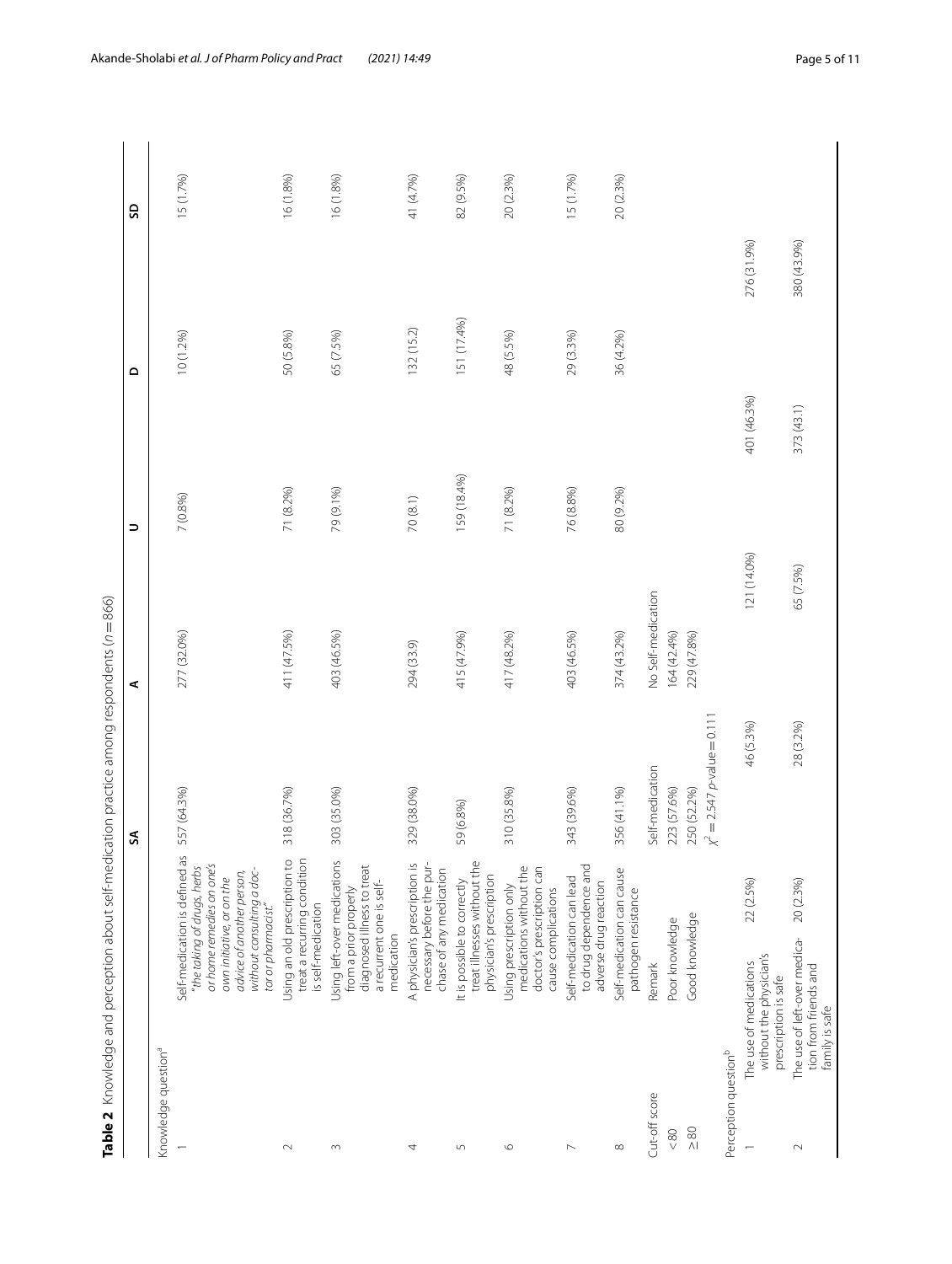| Table 2 (continued)  |                                                                   |                                                                                                                                                                                                                                      |                    |           |             |                                                                                                                                                    |
|----------------------|-------------------------------------------------------------------|--------------------------------------------------------------------------------------------------------------------------------------------------------------------------------------------------------------------------------------|--------------------|-----------|-------------|----------------------------------------------------------------------------------------------------------------------------------------------------|
|                      |                                                                   | Z                                                                                                                                                                                                                                    |                    |           |             | ဌ                                                                                                                                                  |
|                      | Self-medication cannot<br>cause serious health<br>hazards         | 48 (5.5%)                                                                                                                                                                                                                            | 88 (10.2%)         | 83 (9.6%) | 315 (36.4%) | 332 (38.3%)                                                                                                                                        |
| Cut-off score Remark |                                                                   | Self-medication                                                                                                                                                                                                                      | No Self-medication |           |             |                                                                                                                                                    |
| $\frac{80}{5}$       | Poor perception                                                   | 155 (55.0)                                                                                                                                                                                                                           | 127(45.0)          |           |             |                                                                                                                                                    |
| $\frac{80}{1}$       | Good perception                                                   | 318 (54.5)                                                                                                                                                                                                                           | 266 (45.5)         |           |             |                                                                                                                                                    |
|                      |                                                                   | $x^2 = 0.020$ p-value = 0.887                                                                                                                                                                                                        |                    |           |             |                                                                                                                                                    |
| $(SD) = 1$           | a Maximum obtainable score = 40; %individual score = score obtain |                                                                                                                                                                                                                                      |                    |           |             | ned by an indual → by total obtainable score × 100. Strongly agree (SA) = 5, Agree (A) = 4, Undecided (U) = 3, Disagree (D) = 2, Strongly disagree |
| $(5D) = 1$           |                                                                   | $^{\rm b}$ Maximum obtainable score = 15; %individual score score obtained by an individual ÷ by total obtainable score $\times$ 100. Strongly agree (SA) = 5, Agree (A) = 4, Undecided (U) = 3, Disagree (D) = 2, Strongly disagree |                    |           |             |                                                                                                                                                    |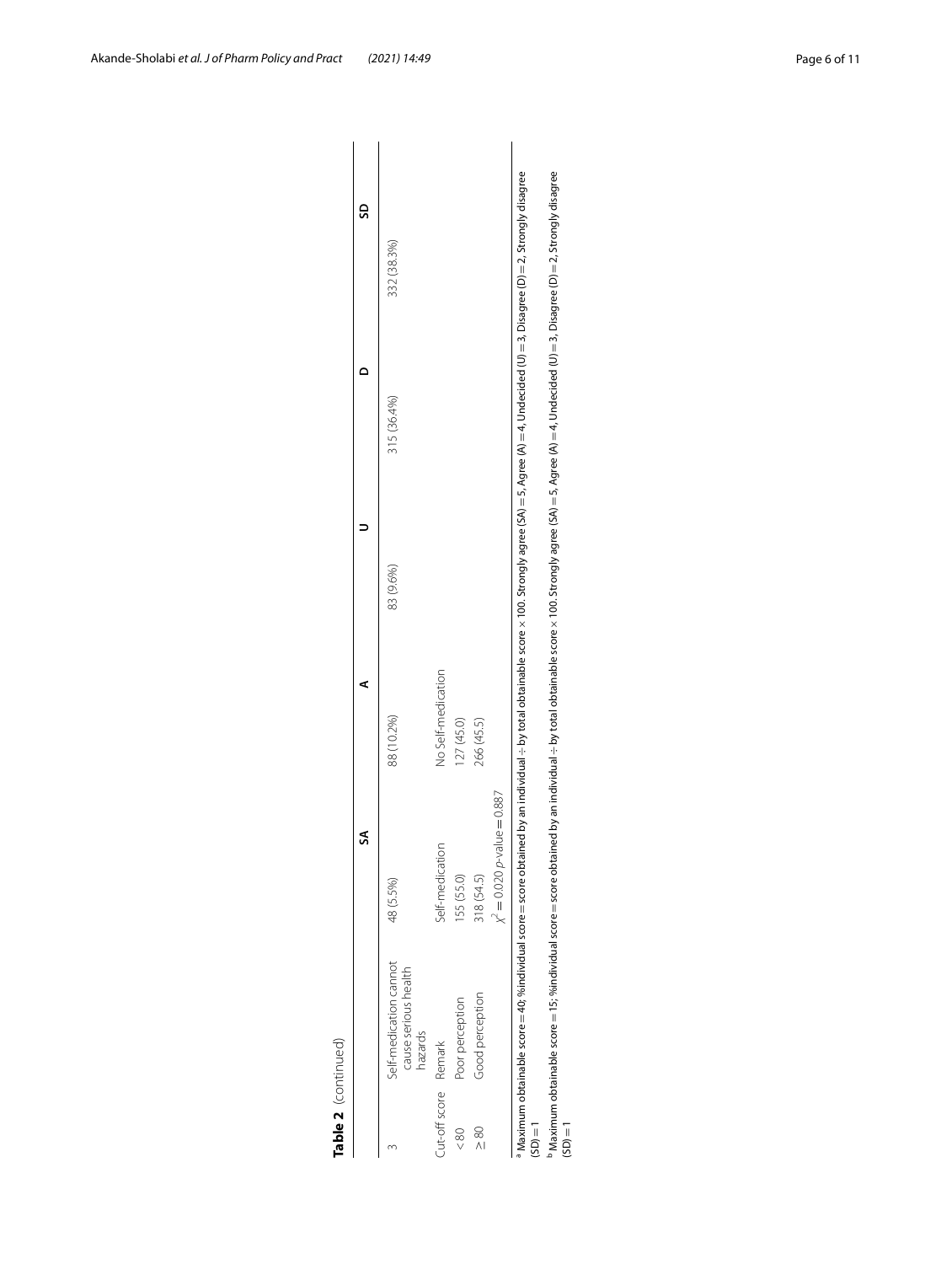| <b>Variables</b>     |            | Knowledge on self-medication<br>Unadjusted odds ratio |                        | Adjusted odds ratio |                        |                 |
|----------------------|------------|-------------------------------------------------------|------------------------|---------------------|------------------------|-----------------|
|                      | Good (%)   | Poor (%)                                              | OR (95% CI)            | p-value             | OR (95% CI)            | p-value         |
| Gender               |            |                                                       |                        |                     |                        |                 |
| Male                 | 214(51.1)  | 205 (48.9)                                            | $\mathbf{1}$           | $0.015*$            |                        | $0.020*$        |
| Female               | 265 (59.3) | 182 (40.7)                                            | 1.395 (1.066-1.825)    |                     | 1.431 (1.059-1.935)    |                 |
| Age-group (years)    |            |                                                       |                        |                     |                        |                 |
| $\leq$ 20 ref        | 223 (55.1) | 182 (44.9)                                            | $\mathbf{1}$           | 0.890               |                        | 0.642           |
| >20                  | 256 (55.5) | 205 (44.5)                                            | 1.019 (0.779-1.333)    |                     | $0.909(0.607 - 1.361)$ |                 |
| Department           |            |                                                       |                        |                     |                        |                 |
| Nursing ref          | 97(62.6)   | 58 (37.4)                                             | $\mathbf{1}$           |                     |                        |                 |
| Pharmacy             | 135 (49.1) | 140 (50.9)                                            | $0.577(0.386 - 0.862)$ | $0.007*$            | $0.621(0.401 - 0.961)$ | $0.033*$        |
| Medicine and surgery | 247 (56.7) | 189 (43.3)                                            | 0.781 (0.536-1.139)    | 0.199               | 1.046 (0.685-1.598)    | 0.834           |
| Year of study        |            |                                                       |                        |                     |                        |                 |
| Year 1               | 69 (55.2)  | 56 (44.8)                                             | $\mathbf{1}$           |                     | $\mathbf{1}$           |                 |
| Year 2               | 72 (55.8)  | 57 (44.2)                                             | 1.025 (0.625-1.682)    | 0.922               | $0.989(0.593 - 1.650)$ | 0.966           |
| Year 3               | 93 (49.7)  | 94 (50.3)                                             | $0.803(0.510 - 1.265)$ | 0.344               | $0.781(0.488 - 1.251)$ | 0.304           |
| Year 4               | 117 (62.6) | 70 (37.4)                                             | 1.357 (0.856-2.150)    | 0.194               | 1.624 (0.950-2.775)    | 0.076           |
| Year 5               | 103 (56.0) | 81 (44.0)                                             | 1.032 (0.653-1.630)    | 0.892               | 1.244 (0.692-2.236)    | 0.466           |
| Year 6               | 25 (46.3)  | 29 (53.7)                                             | 0.274 (0.700-1.328)    | 0.274               | $0.691(0.321 - 1.485)$ | 0.344           |
|                      |            | Perception on self-medication                         | Unadjusted odds ratio  |                     | Adjusted odds ratio    |                 |
|                      | Good (%)   | Poor (%)                                              | OR (95% CI)            | p-value             | OR (95% CI)            | <i>p</i> -value |
| Gender               |            |                                                       |                        |                     |                        |                 |
| Male                 | 282 (67.3) | 137 (32.7)                                            | $\mathbf{1}$           | 0.935               |                        | 0.780           |
| Female               | 302 (67.6) | 145 (32.4)                                            | $1.012(0.761 - 1.345)$ |                     | $0.956(0.697 - 1.312)$ |                 |
| Age-group (years)    |            |                                                       |                        |                     |                        |                 |
| $\leq$ 20 ref        | 278 (68.6) | 127(31.4)                                             | $\mathbf{1}$           | 0.478               |                        | 0.232           |
| >20                  | 306 (66.4) | 155 (33.6)                                            | $0.902(0.678 - 1.200)$ |                     | $0.772(0.506 - 1.179)$ |                 |
| Department           |            |                                                       |                        |                     |                        |                 |
| Nursing ref          | 111(71.6)  | 44 (28.4)                                             | $\mathbf{1}$           |                     |                        |                 |
| Pharmacy             | 165 (60.0) | 110 (40.0)                                            | $0.595(0.389 - 0.909)$ | $0.016*$            | $0.577(0.365 - 0.913)$ | $0.019*$        |
| Medicine and surgery | 308 (70.6) | 128 (29.4)                                            | $0.954(0.636 - 1.431)$ | 0.819               | $0.958(0.611 - 1.500)$ | 0.850           |
| Year of study        |            |                                                       |                        |                     |                        |                 |
| Year 1               | 88 (70.4)  | 37 (29.6)                                             | $\mathbf{1}$           |                     | $\mathbf{1}$           |                 |
| Year 2               | 88 (68.2)  | 41(31.8)                                              | $0.902(0.529 - 1.539)$ | 0.706               | $0.829(0.480 - 1.433)$ | 0.502           |
| Year 3               | 120 (64.2) | 67 (35.8)                                             | $0.753(0.463 - 1.225)$ | 0.253               | $0.740(0.449 - 1.220)$ | 0.238           |
| Year 4               | 131(70.1)  | 56 (29.9)                                             | $0.984(0.599 - 1.614)$ | 0.948               | 1.226 (0.694-2.165)    | 0.483           |
| Year 5               | 115(62.5)  | 69 (37.5)                                             | $0.701(0.431 - 1.140)$ | 0.152               | $0.895(0.484 - 1.656)$ | 0.725           |
| Year 6               | 12(22.2)   | 42 (77.8)                                             | 1.472 (0.697-3.108)    | 0.311               | 1.582 (0.669-3.742)    | 0.297           |

<span id="page-6-0"></span>**Table 3** Determinants of knowledge and perception of self-medication practice among respondents (n=866)

**\***Statistically signifcant (*p*<0.05) *CI* confdence interval

## **Discussion**

In this study, we investigated the prevalence of selfmedication as well as the knowledge and perception towards self-medication practice among healthcare students in a Nigerian University. This was done to better understand the extent of this practice among the cohort, while exploring the reasons that drives or encourages such practice. Our fndings reveal a moderately high prevalence (54.6%) of self-medication practice across the three major disciplines of healthcare students studied. The moderately high rate of self-medication practice is consistent with previous studies across diferent countries, which focus largely on university students and the general population [[6](#page-10-5)[–9](#page-10-6), [11](#page-10-27)[–15](#page-10-8), [21,](#page-10-14) [23,](#page-10-20) [24,](#page-10-28) [26](#page-10-22), [27,](#page-10-29) [33](#page-10-30), [34\]](#page-10-31). The variation in self-medication practice among countries might be attributed to the diferences in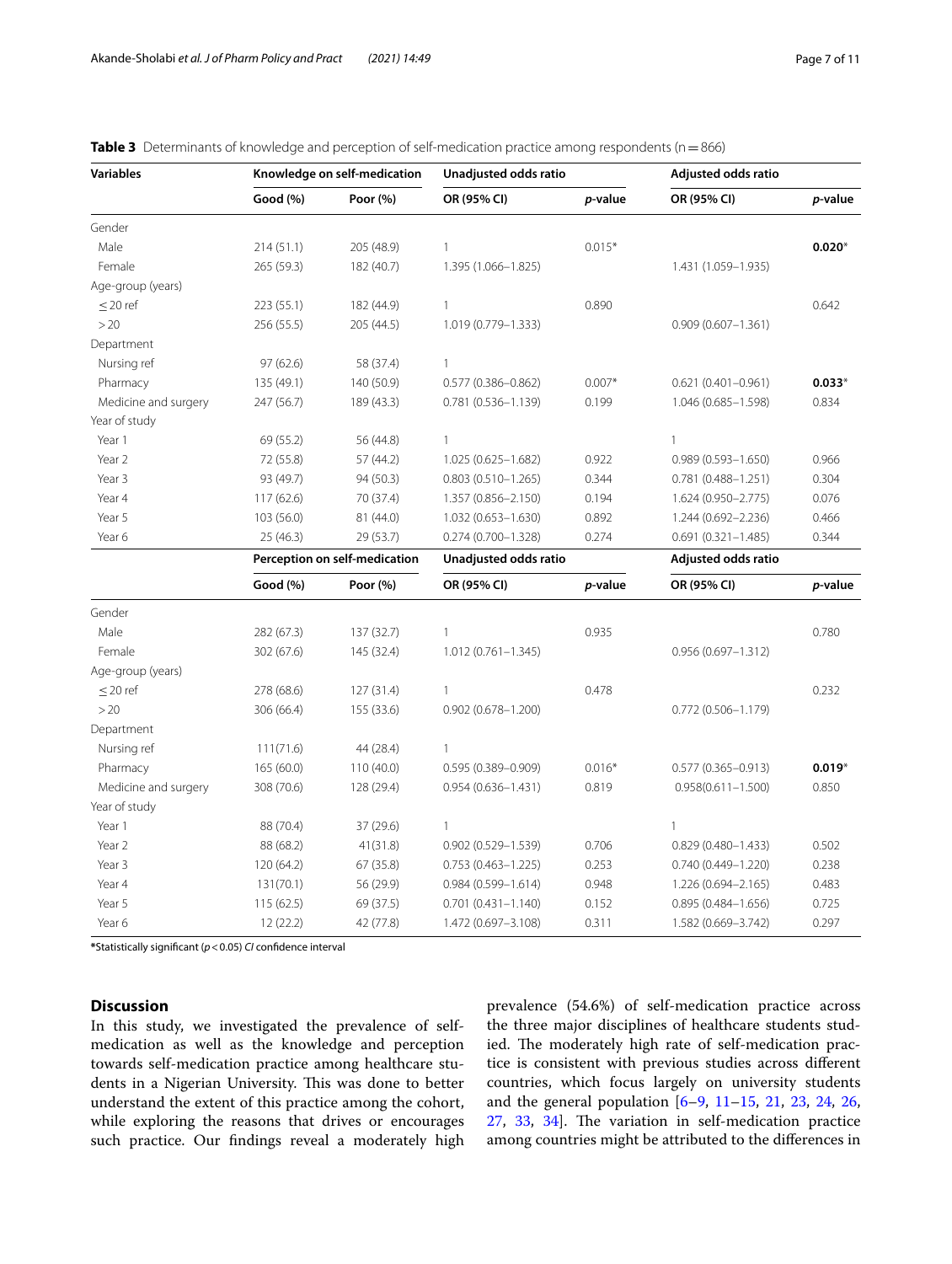| <sup>a</sup> Reasons for self-medication ( $n = 1103$ ) | Frequency | Percentage (%) |
|---------------------------------------------------------|-----------|----------------|
| Treatment of minor ailment                              | 357       | 32.4           |
| I have medical knowledge of what to use                 | 248       | 22.5           |
| I do not want to waste time at the clinic               | 122       | 11.1           |
| I know what to use from old prescription                | 81        | 7.3            |
| I cannot afford laboratory fees                         | 66        | 6.0            |
| I had left-over medication                              | 61        | 5.5            |
| The healthcare facility is far from my place of abode   | 54        | 4.9            |
| The pain was severe                                     | 48        | 4.4            |
| cannot wait for laboratory results                      | 37        | 3.4            |
| I cannot afford consultation fees                       | 29        | 2.5            |

<span id="page-7-0"></span>**Table 4** Summary of respondents' reasons for engaging in self-medication practice

<sup>a</sup> Multiple response

<span id="page-7-1"></span>

| <b>Table 5</b> Summary of medications used for self-medication and conditions treated by self-medication practice ( $n = 473$ ) |  |  |  |  |  |
|---------------------------------------------------------------------------------------------------------------------------------|--|--|--|--|--|
|---------------------------------------------------------------------------------------------------------------------------------|--|--|--|--|--|

| Variable                                                                   | Frequency      | Percentage (%) |
|----------------------------------------------------------------------------|----------------|----------------|
| <sup>a</sup> Class of medication used for self-medication ( $n = 1172$ )   |                |                |
| Analgesic                                                                  | 353            | 30.1           |
| Antimalarial                                                               | 352            | 30.0           |
| Antibiotics                                                                | 182            | 15.5           |
| Multivitamins                                                              | 142            | 12.1           |
| Antihistamine                                                              | 115            | 9.8            |
| Slimming pills                                                             | 19             | 1.6            |
| Others                                                                     | 9              | 0.9            |
| <sup>a</sup> Conditions treated by self-medication practice ( $n = 1977$ ) |                |                |
| Headache                                                                   | 363            | 18.4           |
| Malaria                                                                    | 334            | 16.9           |
| Cough                                                                      | 184            | 9.3            |
| Menstrual pain                                                             | 170            | 8.6            |
| Cold and flu                                                               | 158            | 8.0            |
| Fever                                                                      | 143            | 7.2            |
| Sore throat                                                                | 141            | 7.1            |
| Diarrhea                                                                   | 113            | 5.7            |
| Stomachache                                                                | 105            | 5.3            |
| Constipation                                                               | 73             | 3.7            |
| Skin infections                                                            | 71             | 3.6            |
| Vomiting                                                                   | 34             | 1.7            |
| Infections (toothache, STDs and UTI)                                       | 29             | 1.5            |
| Eye problem                                                                | 28             | 1.4            |
| Ear problem                                                                | 21             | 1.1            |
| Ulcer                                                                      | $\overline{4}$ | 0.2            |
| Rhinitis                                                                   | $\overline{2}$ | 0.1            |
| Toothache                                                                  | $\overline{2}$ | 0.1            |
| Sinusitis                                                                  | 1              | 0.05           |
| Nausea                                                                     | 1              | 0.05           |

<sup>a</sup> Multiple response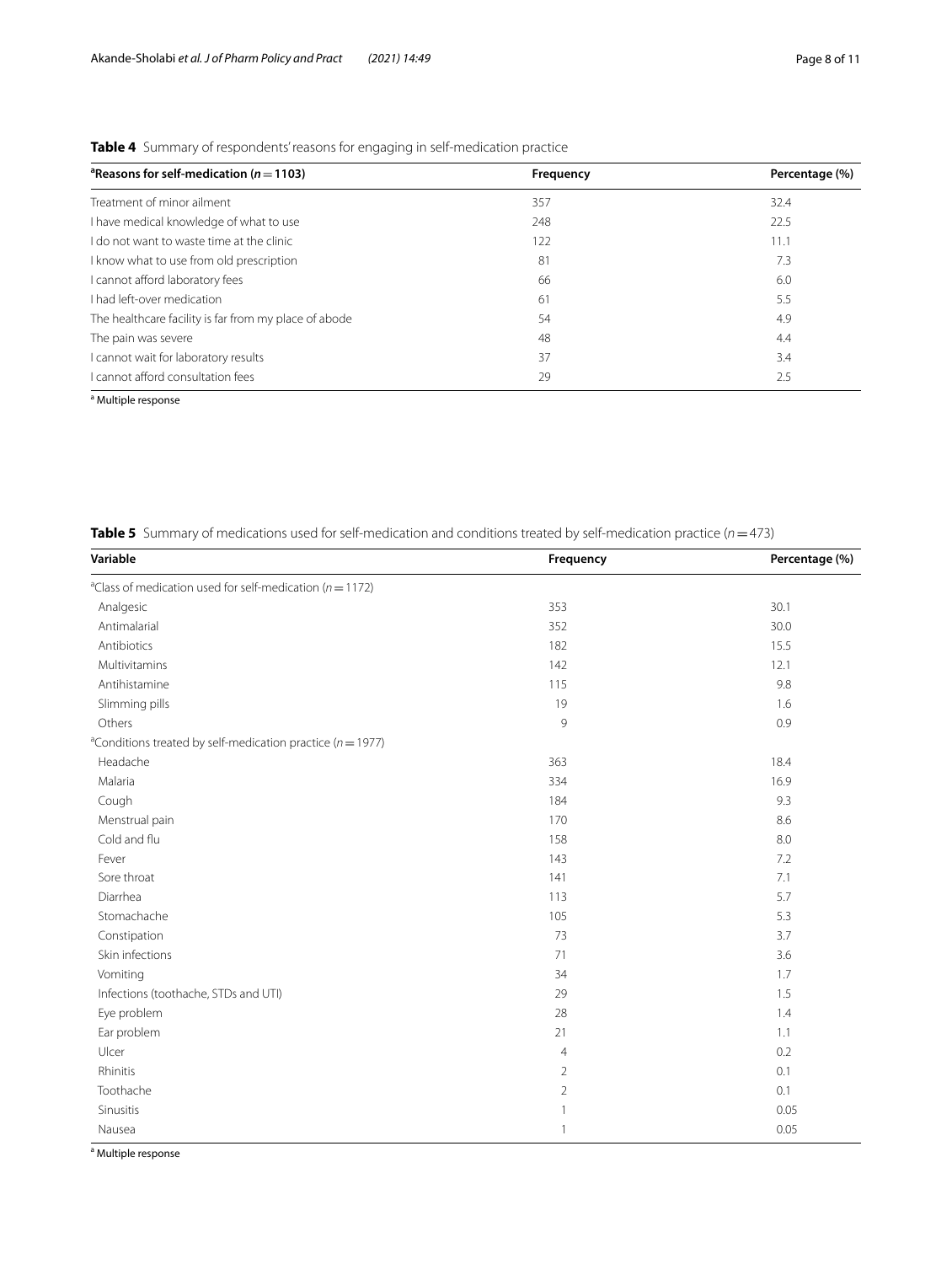<span id="page-8-0"></span>**Table 6** Source of information on dosage regimen and medications for self-medication practice

| Variable                                                                | Frequency | Percentage (%) |
|-------------------------------------------------------------------------|-----------|----------------|
| Source of medication ( $n = 473$ )                                      |           |                |
| Community pharmacy                                                      | 281       | 59.4           |
| Patent medicine vendor                                                  | 116       | 24.5           |
| Friends/family                                                          | 48        | 10.2           |
| Hospital                                                                | 28        | 5.9            |
| <sup>a</sup> Source of information on drug dosage regimen ( $n = 777$ ) |           |                |
| Patient Information leaflet                                             | 251       | 32.3           |
| Family and friends                                                      | 172       | 22.1           |
| Classroom                                                               | 143       | 18.4           |
| Textbook                                                                | 132       | 16.9           |
| Social media                                                            | 52        | 6.7            |
| Print media (newspaper and magazine)                                    | 27        | 3.6            |
|                                                                         |           |                |

<sup>a</sup> Multiple response

demographic characteristics and socioeconomic factors of respondents [[6–](#page-10-5)[9,](#page-10-6) [11](#page-10-27)–[15,](#page-10-8) [21](#page-10-14), [23,](#page-10-20) [24,](#page-10-28) [26](#page-10-22), [27,](#page-10-29) [33](#page-10-30), [34](#page-10-31)].

Of note, the self-medication practice was highest among female healthcare students compared to their male counterparts, which perhaps correlate with previous studies  $[10-13]$  $[10-13]$ . The gender difference in self-medication practice among the respondents might possibly be linked to the propensity of the females to engage in self-recommendation of analgesic group of medications to relieve pains and symptoms during their monthly menstrual cycle. Analgesics are the most commonly recommended medicines for the relief of menstrual pain in women, and as refected in this study, menstrual pain is one of the top fve conditions treated by self-medication.

In addition, 5th year Nursing and Pharmacy students, as well as Medicine and Surgery students constitute respondents who mostly engaged in self-medication practice. Generally, in the curriculum for the healthcare students at the 5th year, students are expected to have gained substantial knowledge in disease management, while they would have also been involved in direct patient care and management at one point or the other during their mandatory clinical rotations and exposure. Perhaps, this could have accounted for the perceived confdence in managing minor ailments by the respondents, as well as believe that they have acquired the requisite medical knowledge of what to use for a particular condition treated. Even though, 'learning by doing' is an encouraging concept that is consistently advocated in the training of healthcare students. However, for this approach to achieve the intended goal, it should be done responsibly, especially under the tutelage and guidance of senior and qualifed clinical instructors/tutors in their respective disciplines. Otherwise, the act may lead to avoidable risk

that self-medication could pose to future healthcare professionals. Previous studies have also documented that healthcare students tend to self-medicate probably owing to believe that they have the knowledge of what to use [\[6](#page-10-5), [7,](#page-10-16) [12](#page-10-32), [14](#page-10-18)].

In the present study, it is observed that pharmacy students engaged least in self-medication, compared to their counterparts in Nursing and Medicine, this variation in the engagement of self-medication could be as a result of pharmacy student knowing more about the risks of selfmedication. Furthermore, female respondents, as well as nursing and medical students had higher odds of knowledge of self-medication practice than their other counterparts. Similarly, nursing and medical students had higher odds of perception of self-medication than the pharmacy students. Typically, one who have expected pharmacy students to have higher odds of knowledge and perception of self-medication than their nursing and medical students' counterparts, mainly because they are largely going to be the future custodian of medicines, thus they should possess more knowledge of self-medication. This gap perhaps suggests a need to further look into the training curriculum of the healthcare students in general, and the pharmacy students in particular. This is in a bid to consider incorporation of relevant components of selfmedication concept that will prepare the students for the future roles and responsibilities as a medicine expert.

Noteworthy to mention that the main source for purchasing medications for self-medication practices by respondents is the community pharmacies, followed by patent medicine vendors, while the left-over medicines at home, from friends and families were also mentioned. Hence, the need for appropriate government authorities specifcally National Agency for Food Drug Administration and Control (NAFDAC) and the Pharmacists Council of Nigeria (PCN), to take necessary steps in ensuring consistent enforcement of medicine regulation as well as public enlightenment of responsible self-medication. On the other hand, community pharmacists especially should consistently uphold the ethics of the pharmacy profession by ensuring that only the clients who genuinely need a medicine obtain the product with proper guidance/instruction on rational usage. Our study is perhaps the frst study in Nigeria to comprehensively evaluate self-medication practice among the healthcare students, while concurrently attempting to clarify the likely motivating reasons driving these practices, hence a major strength of the study.

Aside from analgesics as the most prevalent medication category used for self-medication, antimalarial and antibiotics were also part of the topmost medications used to self-medicate by respondents. This is not surprising, and can be supported by the fact that headache, malaria,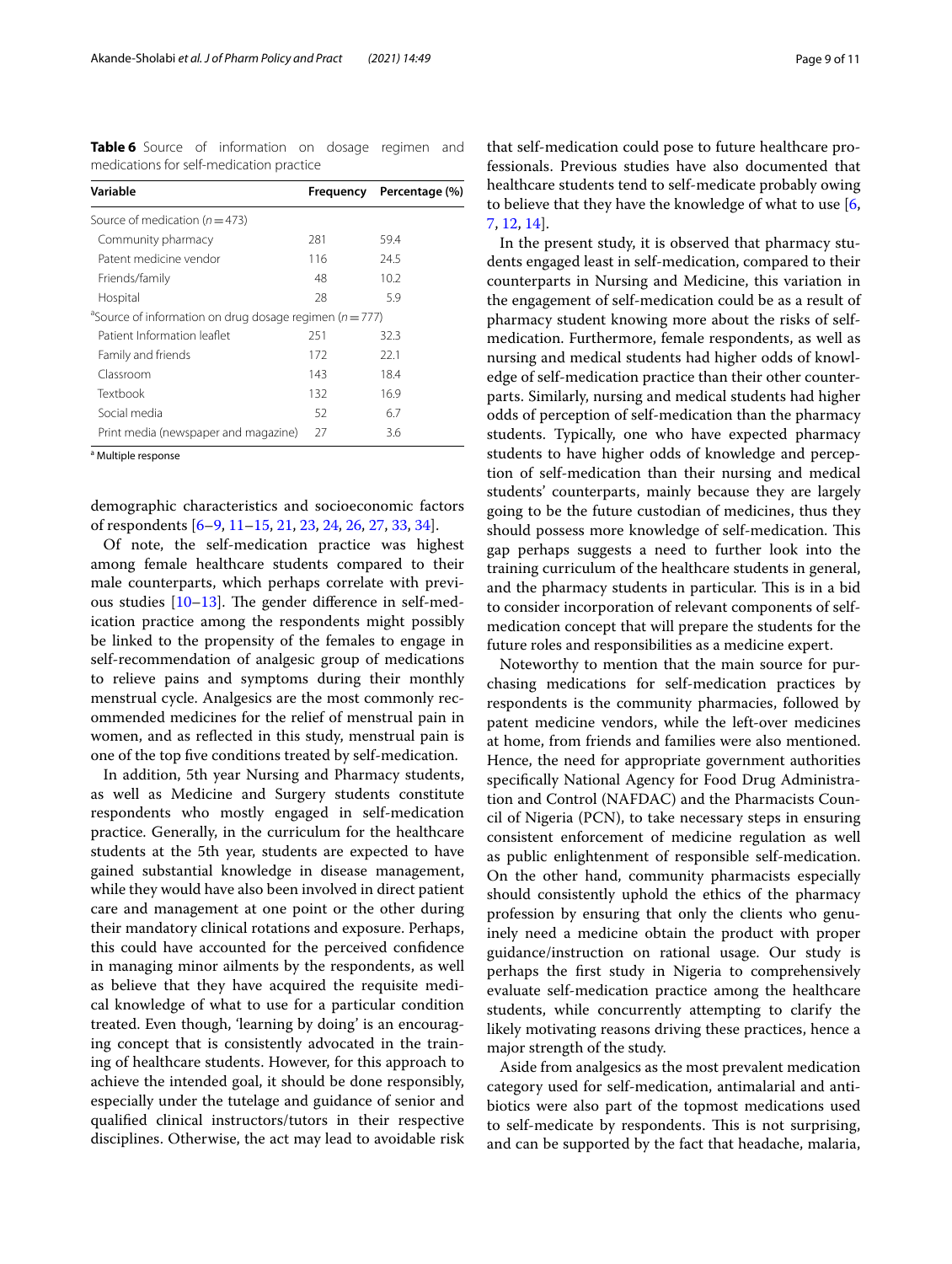cough, menstrual pain, cold and fu were the most frequently treated conditions by the respondents. Findings from previous studies also reported that analgesics and antipyretic are the most prevalent medication categories used for self-medication [\[7](#page-10-16), [12,](#page-10-32) [15,](#page-10-8) [28,](#page-10-23) [35](#page-10-33)], Ideally, antibiotics and antimalarial should not be sold without a prescription from a qualifed medical practitioner/physician as practiced in most developed countries and some developing countries. However, this is contrary to the situation in Nigeria, where most antimalarial and antibiotics may be purchased over-the-counter from medicine vendors without a prescription, and some community pharmacies are also inclusive. The weak enforcement of medicine regulations, as well as public easy accessibility to prescription-only medicine needs to be addressed by the appropriate authorities in order to prevent potential harm(s). Previous studies have reported that between 52.2% and 55% of Nigerian population obtained their medicines for self-medication practice from the patent medicine stores [[23,](#page-10-20) [24\]](#page-10-28), where they do not have the opportunity of accessing relevant and appropriate counselling services to guide medication usage [[36,](#page-10-34) [37](#page-10-35)].

Our study also reveals that patient information leafet is topmost of the common sources of information on dosage regimen for medicines used for self-medication practice. This may be expected since most of the respondents are more likely to be aware that patient information leafet or the manufacturer's literature insert serves as a quick and most readily available source of information for pharmaceutical products, though sometimes, manufacturer's bias may distort/afect the reliability of information from such package insert.

## **Limitation of the study**

This study is limited by the possibility of recall bias, which is most inherent in self-report study of this nature. Also, the likelihood of respondents discussing among themselves while flling the questionnaire may not be totally excluded, being a self-administered questionnaire. In addition, future study may still need to consider other possible indicators aside from knowledge and perception as well as factors that may infuence future healthcare professional especially pharmacy students in engaging in responsible self-medication practice. The above-mentioned gaps may therefore need to be considered in order to ensure a far-reaching conclusion, while caution should be exercised in generalizing the study fndings to the entire population of healthcare students in the region.

## **Conclusion**

Prevalence of self-medication among the studied healthcare students is moderately high, while approximately half demonstrates good knowledge and perception of self-medication practices. Gender and respondents' discipline were the notable independent predictors of good knowledge of self-medication, while stimulation for selfmedication practice largely arise from the perception of treating minor ailments. This generally underscores a need for relevant advocacy and incorporation of aspects of responsible self-medication practice during the formal training of these future healthcare professionals. In addition, national guideline on medicine access should be reenforced, with strong measures put in place to implement the policy, this may become necessary in order to avert the widespread negative consequences of self-medication practice among the populace generally.

## **Abbreviations**

NAFDAC: National Agency for Food and Drug Administration and Control; OTC: Over the counter; PCN: Pharmacist Council of Nigeria; WHO: World Health Organization.

#### **Acknowledgements**

We would like to express our appreciation to the students who accepted to participate and dedicated their time to fll the questionnaire.

#### **Authors' contributions**

We declare that this work was done by the author(s) named in this article. Wuraola Akande-Sholabi (WAS) conceived the idea, WAS and Amen T Ajamu (ATA) designed the study, contributed in data acquisition, performed data analysis and interpretation. WAS drafted the manuscript. RA revised the manuscript. All authors contributed to the preparation of the manuscript, read and approved the fnal version.

#### **Funding**

No specifc Grant from any funding agency in the public, commercial or notfor-proft sector was received in carrying out this study.

#### **Availability of data and materials**

The datasets used and/or analyzed during the current study are available from the corresponding author on reasonable request.

#### **Declarations**

#### **Ethics approval and consent to participate**

Ethics approval for the study was obtained from the joint University of Ibadan/ University College Hospital Institution Review Board with approval number UI/ EC/19/0403. Verbal informed consent in accordance with the approved study protocol by the Ethics committee was obtained from individual student after explaining the objectives and procedure of the study to participant individually. Verbal informed consent was deemed appropriate for our study being a questionnaire-based survey with questions carefully designed without infringement on participants' privacy. Only the consented participants within the study period were enrolled.

## **Consent for publication**

Not applicable.

#### **Competing interests**

The authors declare that they have no competing interests.

Received: 8 December 2020 Accepted: 7 June 2021Published online: 10 June 2021